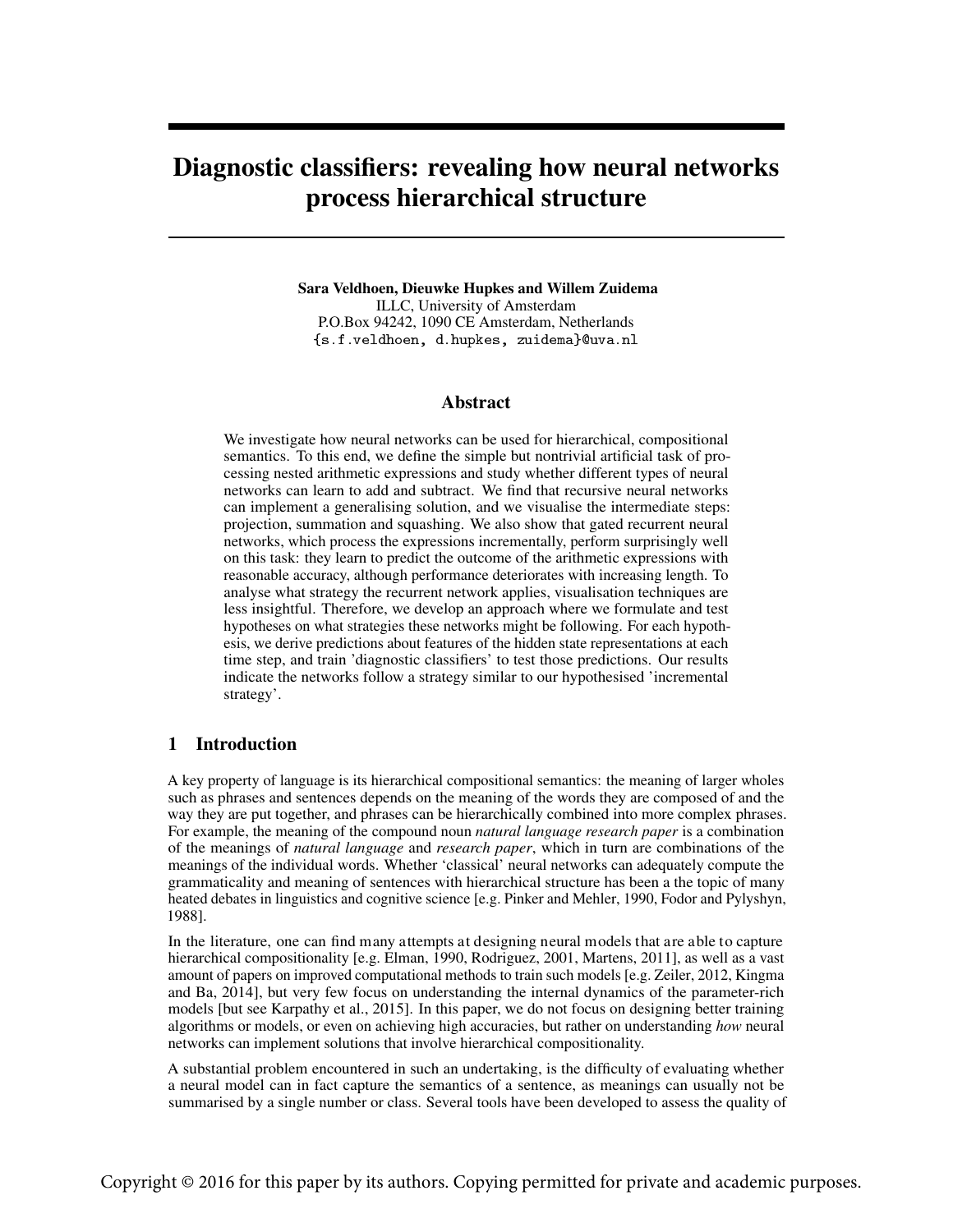```
result stack = [], mode stack = [];
result = 0, mode = +;
for symbol in expression do
    if symbol = \prime \prime then
        mode_stack.append(mode);
        result_stack.append(result);
        result = 0else if symbol == ')' then
        mode = mode\_stack.pop();prev\_result = result\_stack.pop();result = mode(prev_result, result)
    else if symbol = -i + i then
     \n  <b>mode</b> = +\nelse if symbol == '-' then
     1 mode = -
    else
        result = apply(mode, result, symbol)
end
return result
                (a) Recursive strategy
                                                        mode_stack = [];
                                                        result = 0, mode = +;
                                                        for symbol in expression do
                                                             if symbol = \prime \prime then
                                                                mode_stack.append(mode)
                                                             else if symbol == ')' then
                                                             \parallel mode = mode stack.pop()
                                                             else if symbol = '+' then
                                                             pass
                                                            else if symbol == '-' then
                                                                 if mode == - then
                                                                  \ln \text{mode} = +else
                                                                  \n  <b>mode</b> = -else
                                                                result = apply(mode, result, symbol)
                                                        end
                                                        return result
                                                                       (b) Incremental strategy
```
Figure 1: Different symbolic strategies for incrementally solving arithmetic expressions incrementally. The apply function applies the operator specified by *mode* (+, −) to the two numbers specified by *result* and *symbol*.

lexical representations, but no satisfactory option is available to study representations that result from composition. A common approach to train and evaluate sentence representations is to have them execute a task that requires semantic knowledge of the sentence such as sentiment analysis, logical inference or question-answering [e.g. [Le and Zuidema, 2015a,](#page-8-8)[b,](#page-8-9) [Hermann et al., 2015\]](#page-8-10).

Although solving such tasks might be worth pursuing in its own right, this task-driven setting obscures the mechanisms for semantic composition that we aim to investigate. Therefore, in this paper we take a different approach, by looking at an artificial language of which both the sentences and the lexical items have clearly (and symbolically) defined meanings. We present a thorough analysis of two different kinds of neural models that process sentences from this language, as well as an innovative method to study their behaviour: the diagnostic classifier.

# 2 Arithmetic language

The language we consider for this study consists of words for all integers in the range  $\{-10, \ldots, 10\}$ , the operators  $+$  and  $-$  and the brackets (and ). All (bracketed) mathematically correct expressions that can be formed with these words constitute the sentences of the arithmetic language. The (compositional) meaning of a sentence is the solution of the corresponding arithmetic expression. As the minus operator is non-commutative, meanings depend not only on lexical items, but also on the syntactic structure as prescribed by the brackets. The unambiguously defined syntax and semantics, as well as their entanglement, make the arithmetic language very suitable to evaluate whether and how neural network models can learn compositional semantics.

Naturally, we do not aim to find or improve ways to solve the task of computing the outcome of arithmetic expressions. Rather, we study the solutions found by neural networks, using our understanding of how the task can be solved symbolically. In what follows, we will distinguish sentences by length, that is: 'L7' refers to those sentences that contain exactly 7 digits. We also distinguish subsets containing only left-branching (e.g. L9L) or right-branching expressions (L6R), respectively, as well as syntactically non-restricted subsets.

Symbolic strategies One can think of different strategies to incrementally compute the solution of an arithmetic expression, the perhaps most obvious of which involves recursively traversing through the expression and computing the outcome of all subtrees before finally accumulating the results at the end. Alternatively, the digits can be accumulated immediately at the moment they are encountered, maintaining a prediction of the solution at any point during the computation. Figure [1](#page-1-0)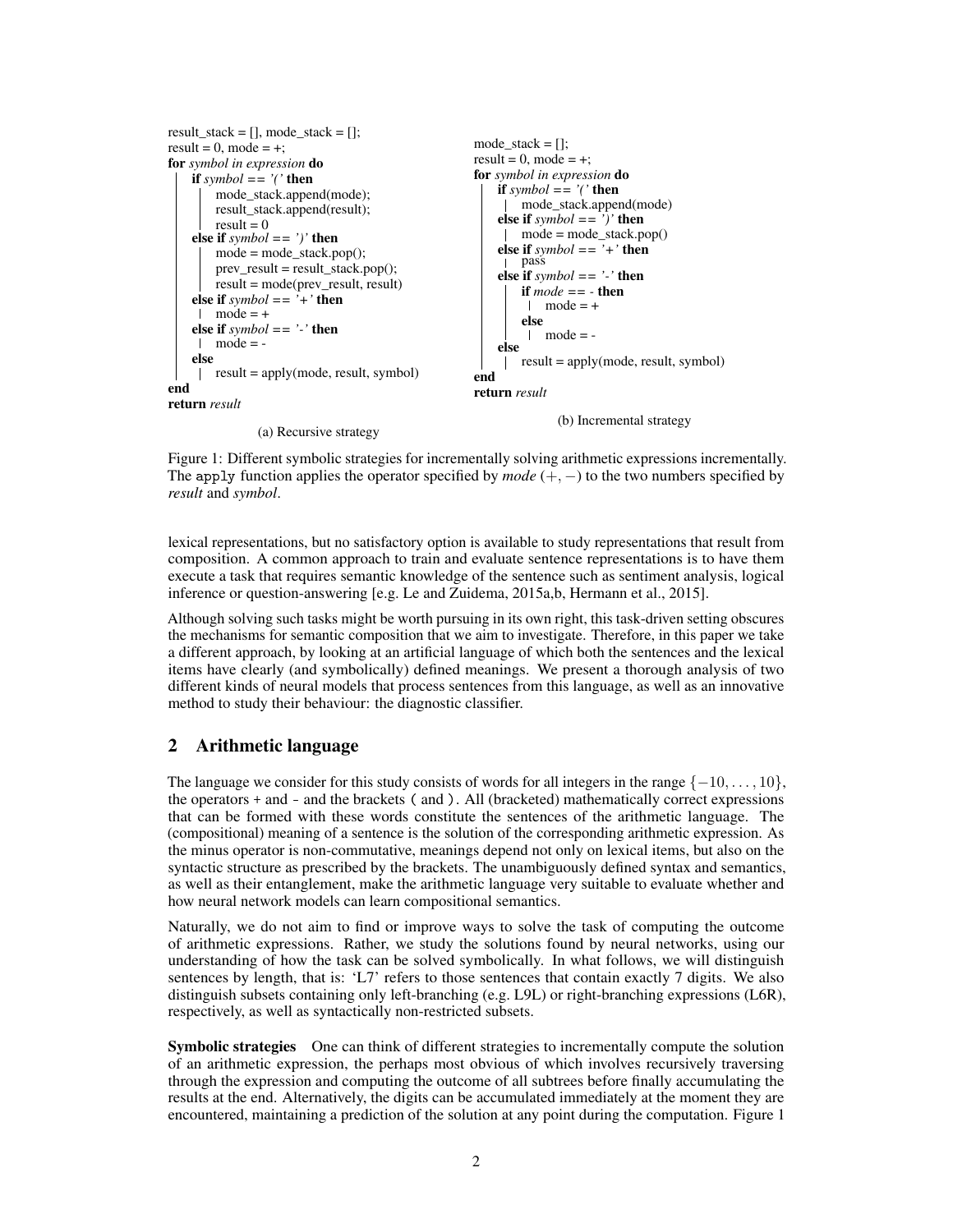<span id="page-2-0"></span>

(b) Training setup: compare two expressions from concatenation of root representations

Figure 2: Network architecture TreeRNN

contains procedural descriptions for both the recursive and the incremental strategy. An incremental implementation of the recursive strategy requires a stack to store previously computed outcomes of subtrees, as well as the operators needed to integrate them. The incremental strategy, on the other hand, requires only information about previously seen operators, which is less demanding.

### 3 Models

We study two types of network architectures: recursive neural networks and recurrent neural networks. The former are structured following the syntactic structure of a sentence, whereas the latter processes sentences sequentially, reading them one word at the time.

#### 3.1 Recursive Neural Network (TreeRNN)

The Recursive Neural Network or *TreeRNN* [\[Socher et al., 2010,](#page-8-11) [Goller and Kuechler, 1996\]](#page-8-12) is a hybrid symbolic-connectionist model that explicitly deals with compositionality by shaping its architecture after the syntactic structure of its input. This structure is thus assumed to be known beforehand, when the network is instantiated, which makes the network dependent on external parses. Figure [2a](#page-2-0) shows a TreeRNN instantiation of an L3 expression.

The composition function of the TreeRNN

<span id="page-2-1"></span>
$$
\mathbf{p} = \tanh(\mathbf{W} \cdot [\mathbf{x}_1; \mathbf{x}_2; \mathbf{x}_3] + \mathbf{b}),\tag{1}
$$

where  $\mathbf{W} \in \mathbb{R}^{d \times 3d}$  and  $\mathbf{b} \in \mathbb{R}^d$ , operates on the concatenation of three d-dimensional vectors  ${x_1, x_2, x_3}$  that represent subphrases or words. The result is a vectorial parent representation p of the same dimensionality d. As such, the function can be applied recursively. Notably, there is a single composition function that is applied for each subtree, where the operators are treated as lexical items.

**Training** The composition function is trained in a regime inspired by [Bowman et al.](#page-8-13) [\[2015b\]](#page-8-13), who train a network for logical reasoning. Two sentence meanings are computed by treeRNNs with shared parameters. An additional neural classifier predicts the relation between the concatenated sentence representations, which generates an error signal that is backpropagated to update the parameters. In this case, the prediction concerns the (in)equality ( $\langle \langle \cdot, \cdot \rangle = \rangle$  or  $\langle \cdot \rangle$ ) that holds between the two (numerical) solutions. This training setup is displayed in Figure [2b.](#page-2-0)

#### 3.2 Recurrent Neural Network (RNN)

In addition to the syntactically informed TreeRNNs, we study the behaviour of their well-known sequential counterparts: recurrent neural networks (RNNs). In particular, we consider two types of RNNs: simple recurrent networks (SRNs), as originally introduced by [Elman](#page-8-2) [\[1990\]](#page-8-2), and Gated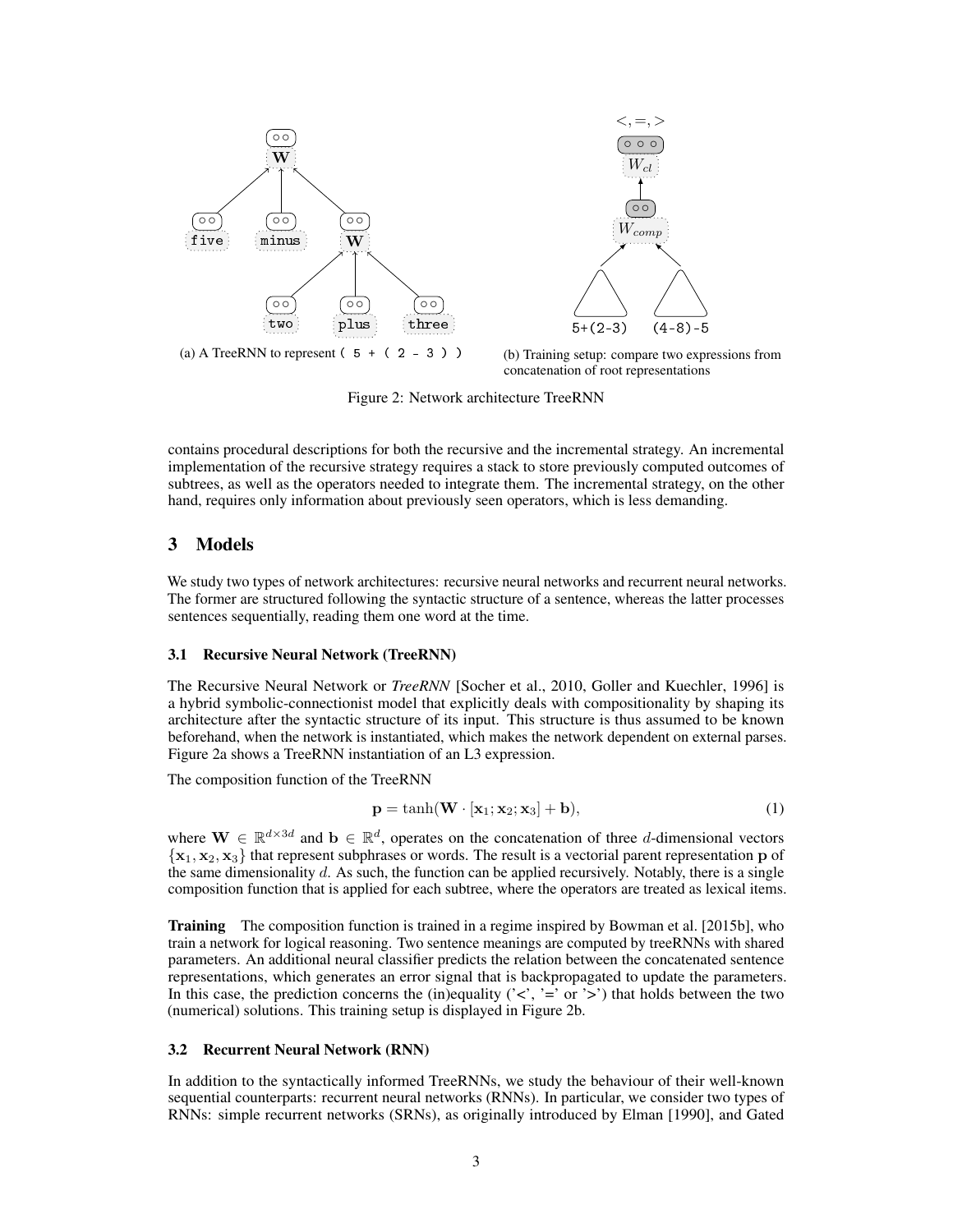<span id="page-3-1"></span>

(b) MSE (log scale) on L9 and L9L (only leftbranching) and L9R (only right-branching)

Figure 3: Mean Squared Error of scalar prediction for best performing models on the test sentences.

Recurrent Units (GRUs), defined in [\[Cho et al., 2014\]](#page-8-14). The SRN consist of a single hidden layer h with a nonlinear activation function and a feedback connection:

$$
\mathbf{h}_t = \tanh(\mathbf{W}\mathbf{x}_t + \mathbf{U}\mathbf{h}_{t-1} + \mathbf{b})
$$
 (2)

The GRU is an extended version of this model, in which *gates* are used to modulate the recurrent information flow. Two gate values are computed from the previous hidden layer activation and the current input. The reset gate r affects the computation of a candidate hidden state  $\tilde{h}_t$ :

$$
\mathbf{r}_t = \sigma(\mathbf{W}_r \mathbf{x}_t + \mathbf{U}_r \mathbf{h}_{t-1} + \mathbf{b}_r) \qquad \tilde{\mathbf{h}}_t = \tanh(\mathbf{W} \mathbf{x}_t + \mathbf{U}_h (\mathbf{r} \odot \mathbf{h}_{t-1}) + \mathbf{b}_h)
$$
(3)

where  $\odot$  denotes the element wise product and  $\sigma$  the logistic sigmoid function. The new activation  $h_{t-1}$  is a weighted sum of the candidate activation  $\tilde{h}_t$  and the previous activation  $h_{t-1}$ , modulated by the update gate z.

$$
\mathbf{z}_t = \sigma(\mathbf{W}_z \mathbf{x}_t + \mathbf{U}_z \mathbf{h}_{t-1} + \mathbf{b}_z) \qquad \mathbf{h}_t = (1 - \mathbf{z}_t) \odot \mathbf{h}_{t-1} + \mathbf{z}_t \odot \tilde{\mathbf{h}}_t,\tag{4}
$$

All  $\mathbf{W} \in \mathbb{R}^{h \times d}$ , all  $\mathbf{U} \in \mathbb{R}^{h \times h}$  and all b, z and  $\mathbf{r} \in \mathbb{R}^{h}$  with  $h = |\mathbf{h}|$  and  $d = |\mathbf{x}|$ .

**Training** The RNNs have access to the syntactic structure implicitly, through the brackets, that are presented to the network as words. Both the embeddings and the weights for the sequential models are trained on an error signal from a simple linear perceptron that predicts the real-valued solution of the expression from the hidden representation in the last time step.

## 4 Data and Results

We train all models on an arbitrarly sampled set of expressions from L1, L2, L4, L5 and L7 (3000) expressions from each subset) with randomly generated syntactic structures. During training we update also the word embeddings. All models are trained using stochastic gradient descent with minibatches. The scalar prediction models are trained with optimiser Adam [\[Kingma and Ba, 2014\]](#page-8-6) and mse loss, the original TreeRNNs with Adagrad [\[Zeiler, 2012\]](#page-8-5) and cross-entropy.[1](#page-3-0)

The TreeRNN obtains a classification accuracy of 0.97 on test data (sentences up to length 9) for the comparison task. To make its results comparable to those of the sequential RNNs, we train a neural network with one hidden layer to perform the same task as the RNNs, i.e., predicting the solution of expressions. Importantly, we keep both the embeddings and the parameters of the TreeRNN fixed during this training, and only update the weights of the prediction network.

The main purpose of quantifying how well the task is performed by different types networks is to establish which models learned to perform the task well enough to analyse *how* they implement the

<span id="page-3-0"></span> $^1$ Source code of the simulations can be found at <https://github.com/dieuwkehupkes/Arithmetics>. For part of our implementation we used the Python library Keras [\[Chollet, 2015\]](#page-8-15).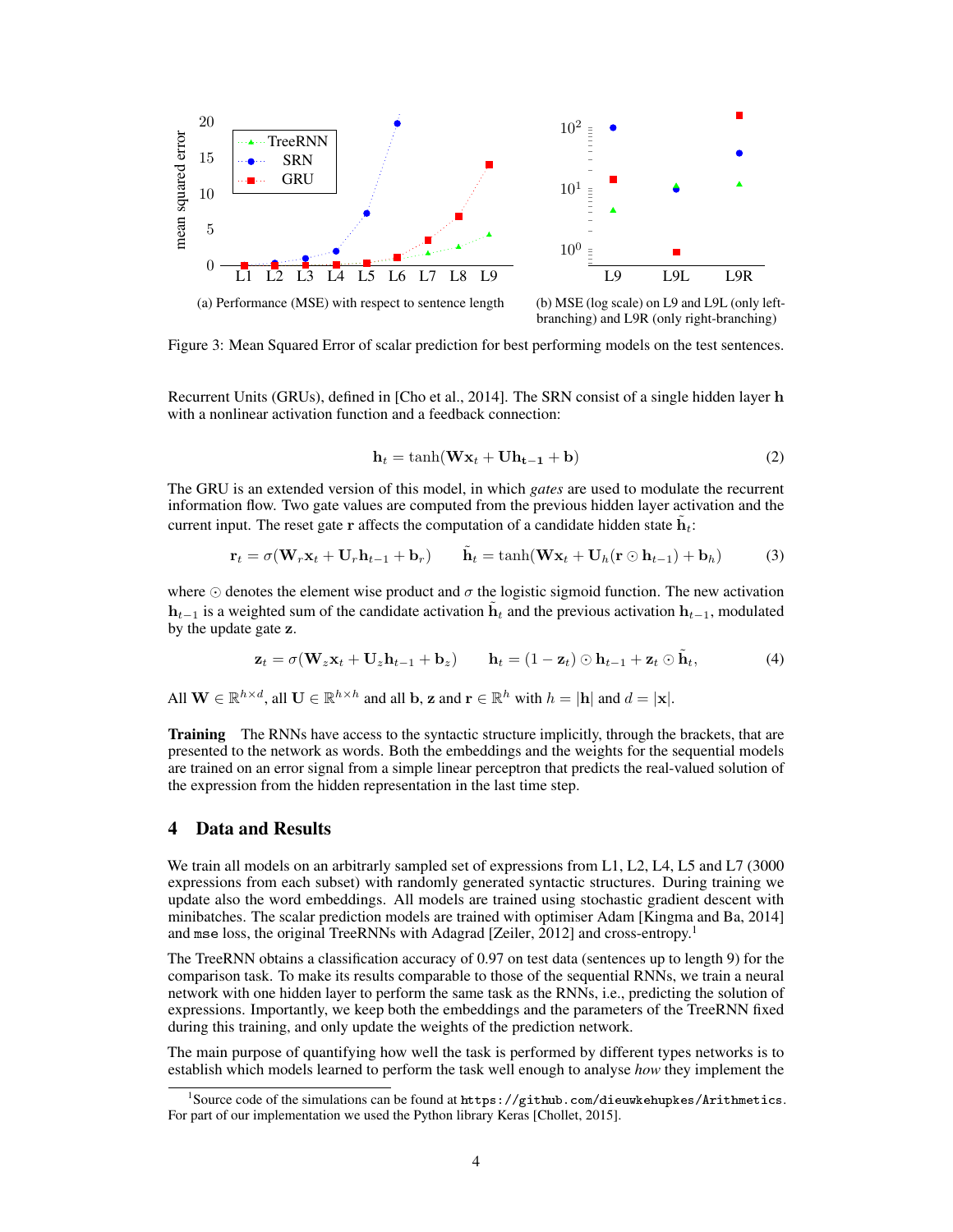solution. We therefore only report the results of the models that perform best, which can be found in Figure  $3<sup>2</sup>$  $3<sup>2</sup>$  $3<sup>2</sup>$ . The SRNs do not seem to have learned a principled solution with this training regime. We find that the TreeRNN generalises adequately to longer (unseen) sentences, evident from the smooth progression of the performance with respect to length [the criterion used by [Bowman et al., 2015a\]](#page-8-16). Although the generalisation capacity of the GRU (with  $|h| = 15$ ) is weaker, it seems the GRU has also learned a solution that is sensitive to the syntactic structure. Figure [3b](#page-3-1) reveals that completely right-branching sentences are much harder to process for the GRU. Left-branching sentences, which allow for direct accumulation of numbers, prove much easier. The performance of TreeRNNs, on the other hand, suffers from tree depth, regardless of the branching direction.

### 5 Analysis

In the previous section, we established that a number of our trained networks can - at least to some extent - compute the compositional meaning of sentences and phrases in the arithmetic language in a generalising way. We will present an analysis of the internal dynamics of the best performing models, explaining *how* the task of computing the outcome of the arithmetic expressions is implemented. We will start with considering the TreeRNN, whose extremely low dimensionality allows for a comprehensible account of the implementation of the solution. Subsequently, we will analyse the internal dynamics of the GRU network, and introduce a new approach for testing hypotheses about the strategies a network might engage.

#### 5.1 TreeRNN

To understand how a TreeRNN computes the composition of digits and operators, we break down the computation into different steps: project, sum and squash.<sup>[3](#page-4-1)</sup>

<span id="page-4-3"></span>**Project** The application function of the TreeRNN (equation [1\)](#page-2-1), with  $\mathbf{W} = [\mathbf{W}_L; \mathbf{W}_M; \mathbf{W}_R]$ , can be rewritten as a sum of three terms, which results in the following expression for the composition function:

$$
\mathbf{p} = f(\mathbf{W}_L \cdot \mathbf{x}_1 + \mathbf{W}_M \cdot \mathbf{x}_2 + \mathbf{W}_R \cdot \mathbf{x}_3 + \mathbf{b})
$$
(5)

<span id="page-4-2"></span>where each  $W_i \in \mathbb{R}^{2 \times 2}$  projects one of the three input children to a new position in the two dimensional representational space. Figure [4](#page-4-2) depicts the digit embeddings and their projections, illustrating how the left and right children are projected to almost orthogonal subspaces.



Figure 4: The projections of the seemingly unorganised digit embeddings (blue) through  $W_L$  (as left child, green) and  $W_R$  (as right child, purple) reveal their organisation.

Sum The coloured arrows in Figure [5](#page-5-0) show how the projected representations and the bias term are summed. From the two subfigures, it is clear that the projections of the operators + and - through  $W<sub>M</sub>$  are roughly opposite. Together with the bias, the result is sent to positions close to the y- and x-axis, for + and - respectively, which is important for the last step of the computation.

<span id="page-4-0"></span> ${}^{2}$ Except for the SRN models, the results over different runs were comparable on a performance level.

<span id="page-4-1"></span><sup>&</sup>lt;sup>3</sup>This analysis was part of the master thesis of Sara [Veldhoen](#page-8-17) [\[2015\]](#page-8-17).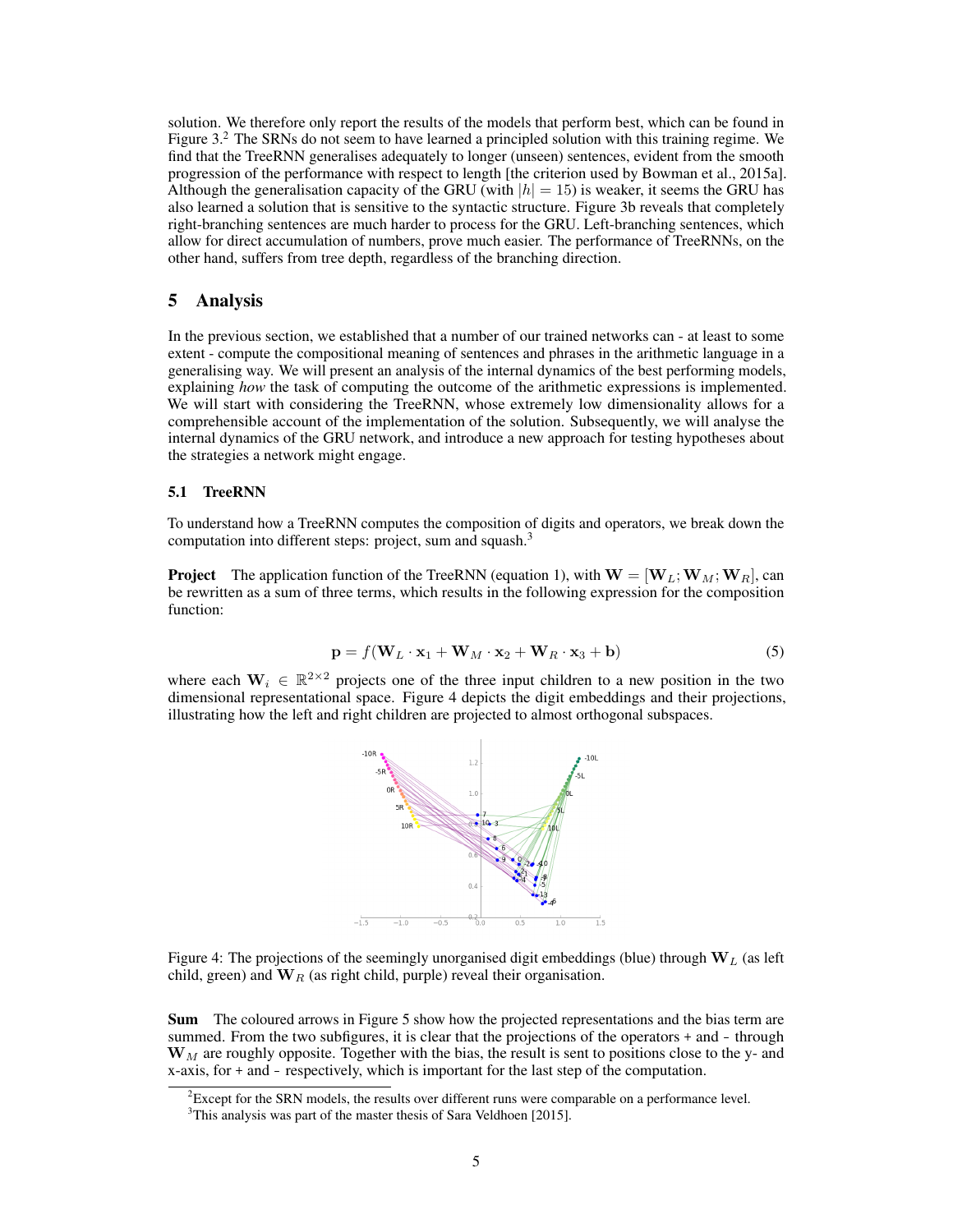<span id="page-5-0"></span>

Figure 5: Summation of projections - left (green), middle (yellow) and right (purple) child - together with bias term (blue). Squash (tanh activation, grey) shifts the result back to the range  $(-1, 1)$ .

**Squash** In this last step, both coordinates of the representation are squashed into the range  $(-1, 1)$ by the activation function tanh. As the projected representations are already within this range for one of the dimensions, depending on the operator, the effect of the squash operation is close to a horizontal or vertical shift.

Recursion Figure [6a](#page-5-1) depicts the representations of 2000 L9 expressions whose last applied operators (under the recursion) were subtraction (representations on horizontal line) and addition (vertical line), respectively. In Figure [6b](#page-5-1) we see that if these representations are the input of a new operation, they get projected onto the same diagonals (by the left and right part of the composition matrix, see equation [5\)](#page-4-3) as the digit embeddings were. Although noise may be accumulated through the depth of the tree, this solution thus works recursively for longer expressions.

<span id="page-5-1"></span>

Figure 6: Representations of 2000 L9 expressions whose root operation was subtraction ( $x \approx 1$ , vertical line) or addition ( $y \approx 1$ , horizontal line). Right: how these would get projected by  $W_L$ (green) and  $W_R$  (purple) to serve as an input to a new computation.

#### 5.2 Sequential model

Studying the internal structure of the sequential RNNs is more complicated, as the higher dimensionality of the models makes visual inspection impractical. Furthermore, the complex interaction between gates and hidden states in the GRU, as well as the fact that the networks are forced to incrementally process an input that is not strictly locally processable, makes it much less clear which computation is carried out at what point in time.

Diagnostic Classifiers To analyse the internal dynamics of the GRU, we propose a generic method that can be used to test and formulate hypotheses about solutions a model could be implementing on an algorithmic level [\[Marr, 1982\]](#page-8-18). Such hypotheses are formulated as sequences of targets for each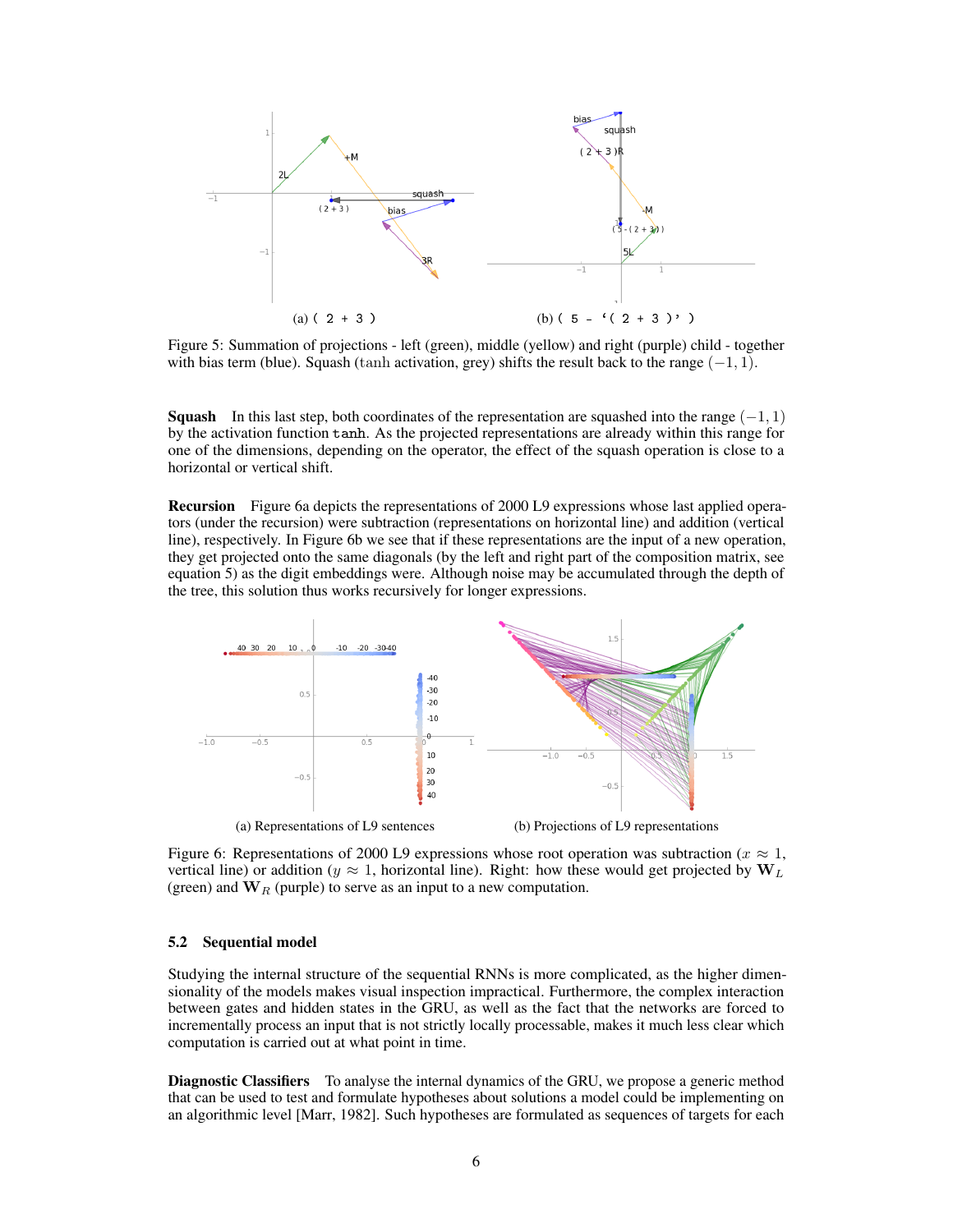<span id="page-6-0"></span>

Figure 7: Testing a single hypothesis with a diagnostic classifier.

time step, and *diagnostic classifiers* are trained to predict such sequences from the RNNs hidden representations. The parameters of the original model are kept fixed during training.

to determine whether the next number should be added or subtracted. For example, if the network were to follow the incremental strategy described in Figure [1b,](#page-1-0) the model should have a representation of the intermediate result at each point in time. If the sequence of intermediate results can be accurately predicted by a diagnostic classifier (see Figure [7\)](#page-6-0), this supports the hypothesis that these values are in fact computed by the original model. As the diagnostic model should merely read out whether certain information is present in the hidden representations rather than perform complex computations itself, we use a simple linear model as diagnostic classifier. In the current paper, we test the hypothesis that the network follows either the incremental or the recursive strategy described in Figure [1.](#page-1-0) To this end, we train three diagnostic classifiers to predict the values of the intermediate results (result in Figure [1\)](#page-1-0) and the variable mode used by the intermediate strategy

Results We find that the values required for the incremental strategy (mode and result) can be more accurately predicted than the recursive intermediate strategy values (see Figure [8\)](#page-6-1). From these findings it appears unlikely that the network implements a fully recursive strategy employing a stack of intermediate results. For the incremental strategy, on the other hand, the predictions are generally accurate, even for longer sentences. Notably, the diagnostic models exhibit a substantially lower accuracy for right-branching trees than for lengthy trees that are entirely left-branching. This is consistent with assumptions about the difficulty of employing information on larger size stacks as, contrary to right-branching trees, left-branching trees can be processed strictly locally. However, relatively high errors for sentences from L1 and L2 (for result and mode prediction, respectively) reveal that the network deviates from this strategy at least at some points.

<span id="page-6-1"></span>

Figure 8: Results of diagnostic models for GRU on different subsets of languages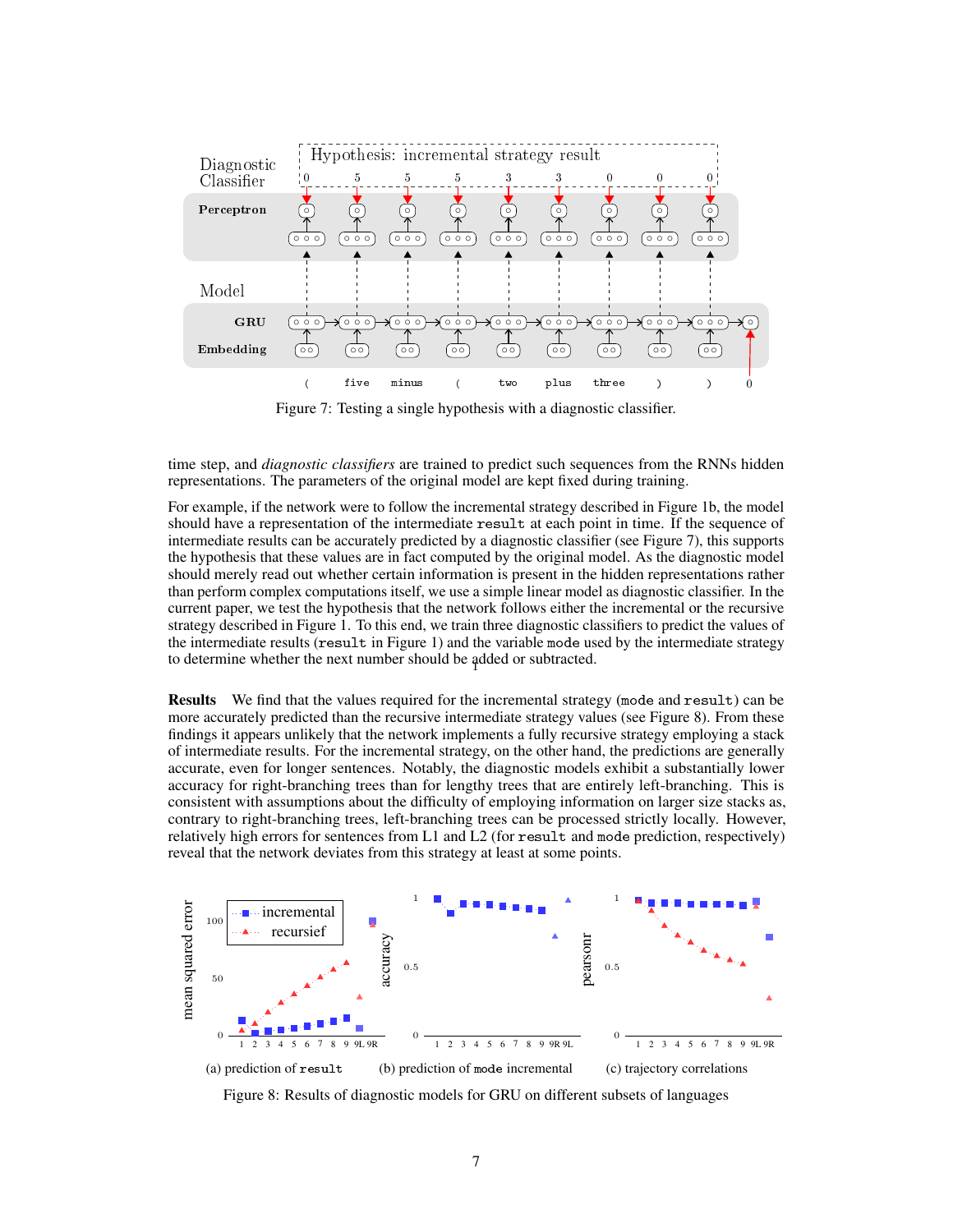**Trajectories** A similar conclusion can be drawn from studying the predictions of the diagnostic classifiers. The predictions of the diagnostic classifiers on two randomly picked L9 sentences, along with their target trajectories as defined by the hypotheses, are depicted in Figure [9.](#page-7-0) These trajectories confirm that the line representing the incremental strategy is much better tracked than the recursive one (a correlation test over 5000 L9 sentences shows the same trend: Pearson's  $r = 0.52$  and 0.95 for recursive and incremental, respectively).[4](#page-7-1)

<span id="page-7-0"></span>

Figure 9: Trajectories of the incremental (green, upper) and recursive (blue, lower) classifier, along with their targets trajectories for the result values. Dashed lines show target trajectories.

### 6 Conclusions

In this paper we studied how recursive and recurrent neural networks process hierarchical structure, using a simple arithmetic language as a convenient toy task with unambiguous syntax and semantics and a limited vocabulary. We showed that recursive neural networks can learn to compute the meaning of arithmetic expressions and readily generalise to expressions longer than any seen in training. Learning was even successful when the representations were limited to two dimensions allowing a geometrical analysis of the solution found by the network. Understanding the organisation of the word embedding space and the nature of the projections encoded in the learned composition function, combined with vector addition and squashing, gave us a complete picture of the compositional semantics that the network has learned. This made clear that the network has found a near perfect approximation of a principled, recursive solution of the arithmetic semantics.

Still, the recursive neural network is a hybrid symbolic connectionist architecture, as the network architecture directly reflects the tree structure of the expression it must process, and this architecture is built up anew for each new expression using a symbolic control structure. This limits both the computational efficiency and the usefulness of this model for understanding how the human brain might process hierarchical structure. In this paper we therefore also analyse two recurrent neural network architectures: the classical Simple Recurrent Network and the recently popular Gated Recurrent Units. As it turns out, the latter can also learn to compute the meaning of arithmetic expressions and generalise to longer expressions than seen in training. Understanding how this network solves the task, however, is more difficult due to its higher dimensionality, recurrent connections and gating mechanism. To better understand what the network is doing we therefore developed an approach based on training diagnostic classifiers on the internal representations.

The qualitative and quantitative analysis of the results of a diagnostic classifier allows us to draw conclusions about possible strategies the network might be following. In particular, we find that the successful networks follow a strategy very similar to our hypothesised symbolic 'incremental strategy'. From this we learn something about how neural networks may process languages with a hierarchical compositional semantics and, perhaps more importantly, also provides an example of how we can 'open the black box' of the many successful deep learning models in natural language processing (and other domains), when visualisation alone is not sufficient.

<span id="page-7-1"></span><sup>&</sup>lt;sup>4</sup>The plots in Figure [9](#page-7-0) also point to possible further refinements of the hypothesis: where the predictions of the model change at every point in time, the targets value often remains the same for longer time spans, indicating that a hypothesis in which information is accumulated more gradually would give an even better fit.